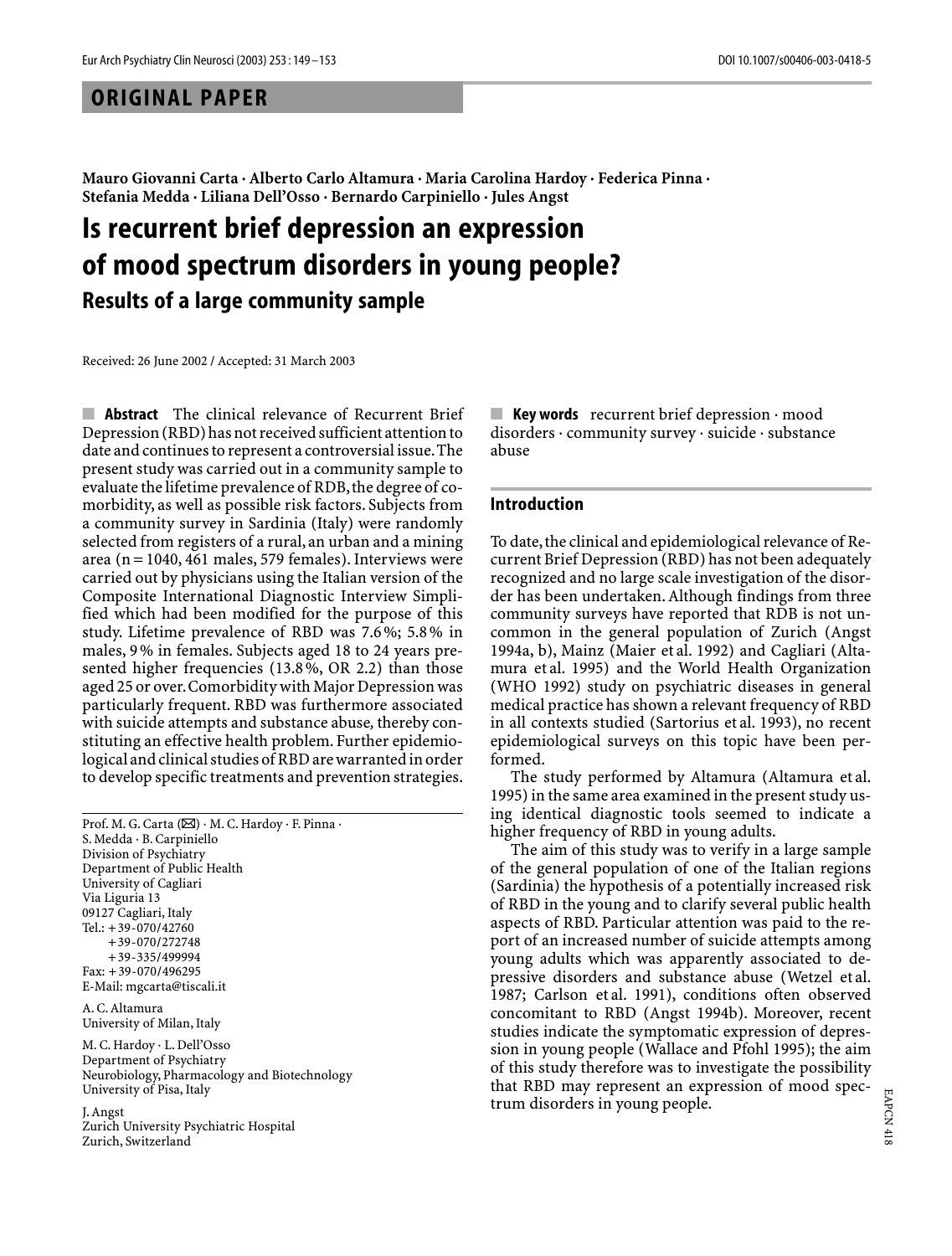# Method

# ■ Design of the study

A community cross sectional one phase survey was performed. All subjects selected were initially contacted by letter or phone and were asked to participate in the study.

## ■ Sample

The sample examined had previously taken part in a large community survey (Carta et al. 2002) and was made up of 1040 subjects; 461 males and 579 females; 393 were resident in the town of Cagliari (Italy), 344 in 4 rural villages and 303 in 2 mining villages. The urban sub-sample was extracted by randomization techniques (1/100) subsequent to stratification according to age and sex, from the registrar's records of four districts in Cagliari; the rural sample was extracted in a similar manner on the basis of a randomization ratio of 1/10. The sample from the mining area was made up of subjects who continued to reside in the area and who had been included in the sample evaluated in a previous community survey carried out ten years previously (Carta et al. 1991), together with a sample selected by randomization techniques, subsequent to stratification according to age and sex among resident subjects aged from 18 to 28 years. A further group was extracted from subjects over the age of 28 who had moved to the area in the period between the two studies.

This study forms part of a larger research project on mental health in Sardinia (Carta et al. 2002). The three areas were chosen to represent the three main social and economic sectors in the region (industry and services in towns, farming and mining in rural areas).

Throughout the three Sardinian areas concerned, 79.2 % of all subjects identified (1313 subjects) agreed to take part in the study, while 164 (12.5 %) refused to participate and 109 (8.3 %) could not be traced; with respect to stratification variables applied, the final sample obtained was completely similar to the population of origin (Carta et al. 2002).

#### ■ Interview

Personal interviews were conducted by specifically trained physicians. Two standardized forms were used to acquire information concerning: demographic data, state of health (general medical conditions), use of drugs and use of social and health services both over the last year and during the 2 weeks prior to the interviews. Psychiatric diagnosis was performed using a modified Italian version (Carta et al. 1995) of the CIDIS (Composite International Diagnostic Interview Simplified, Kovess et al. 1996; Kovess et al. 2001). The CIDI interview (Robins et al. 1988) in its various versions currently represents the most widely used diagnostic tool in psychiatric epidemiological community surveys (Horwarth and Weissman 1995). The modified version, CIDIS, is a highly structured interview made up of 5 sections which investigate respectively: 1) Somatoform Disorders and General Medical Conditions; 2) Anxiety Disorders; 3) Depressive Disorders; 3) Alcohol and Substance Abuse; 5) Eating Disorders. The computer elaboration of data obtained enables prevalence of a series of psychiatric disorders according to both ICD-10 (WHO 1992) and DSM-IV (APA 1994) diagnostic criteria to be calculated.

A section on RBD, not present in the original interview, was incorporated into the Italian version of CIDIS; this section concerns three specific items as an appendix to questions regarding depression; the first two refer to the presence of episodes, their duration and frequency, while the third is addressed only to females and is intended to exclude brief depressive episodes linked to the menstrual cycle. A diagnosis of RBD was formulated if all the above conditions had been met and a monthly recurrence of the disorder had been present for at least 1 year (Altamura et al. 1995). The three specific items were extrapolated from the SCAN interview (Wing et al.1990) and represent the section of the latter interview covering RBD. In cases where presence of the disorder was ascertained, the eventual seeking of medical help (from general practitioner, psychiatrist or other), the taking of drugs and whether life style had been affected were assessed.

Diagnoses made on the basis of ICD-10 criteria (WHO 1992) were evaluated for the purpose of this study in terms of Lifetime Prevalence; Lifetime Substance Related Abuse (SRA) was not diagnosed according to ICD-10 but was based on patient's reporting use of drugs (excluding cannabis and its derivates) more than 5 times.

This diagnosis had been introduced in the original version of the CIDIS interview and used in trials performed using the above tool (Kovess et al. 1996). The item was not modified in our version as one of the aims of the project was to compare the mental health status of Sardinians resident in Sardinia with those of Sardinian emigrants in Paris (Carta et al. 2002). The above diagnosis is wider ranging than both the concept of Harmful Use (ICD-10, WHO 1992) which involves the observation of clear-cut psychological or physical damage, and the concept of Substance Abuse (DSM-IV, APA 1994) which entails being incapable of carrying out tasks at work, use of drugs in risky situations, as well as recurrent legal problems caused by substance use or abuse and social problems. The so-called new means of abuse among young people (e. g."Saturday night fever") often remain asymptomatic over long periods. For this reason, and in consideration of the aims of the present study, diagnosis would appear to be appropriate.

Reliability (test retest) and Validity (versus SCAN administered by psychiatrists as a Golden Standard) study of CIDIS Italian version was carried out on a sample of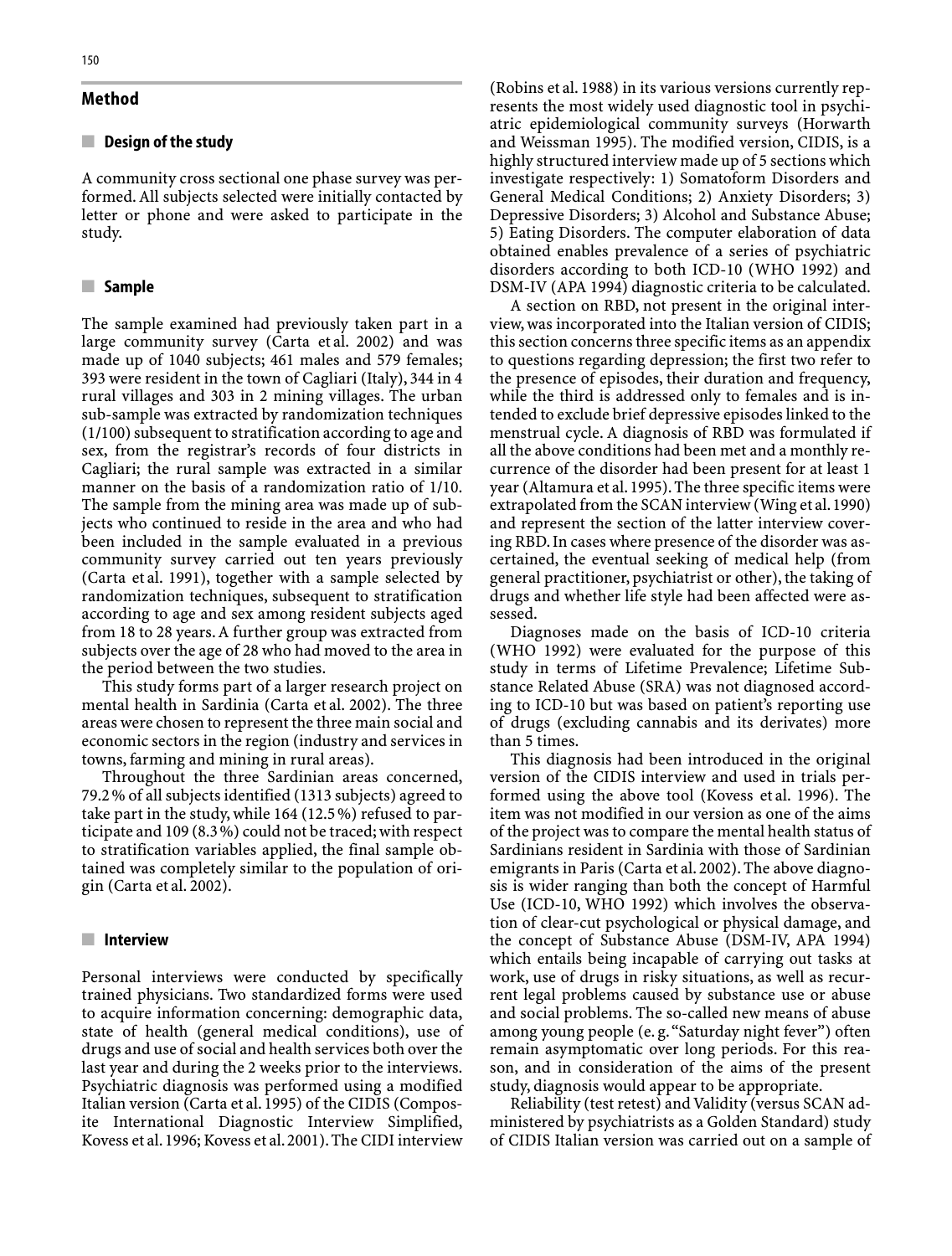outpatients of the Division of Psychiatry of the University of Cagliari and findings were published (Carta et al. 1994). The reliability of the instrument was good, with a K mean of 0.94 for the section on depressive disorders and 0.92 for the sub-section concerning RBD: compared to SCAN interview diagnostic accuracy for RBD demonstrated a sensitivity of 0.67 and specificity of 0.94 (the questions in the sub-section were identical and were administered by a trained psychiatrist in an unstructured manner at SCAN interview, while CIDIS interview required administration in a structured manner by physicians with psychiatric experience trained in the use of CIDIS).

# ■ Data analysis

Lifetime prevalence of RBD and the Odds Ratio association (univariate analysis) of RBD (dependent variable) were calculated for females vs. males and in various agegroups, using 18–24 range as the reference category. The association of RBD with the main diagnoses deriving from CIDIS interview were also calculated using the Odds Ratio. Statistical significance was calculated using the X2 test in 2x2 tables. Odds Ratio confidence intervals were calculated through application of the method of Miettinen (1974).

A positive family history embraced first and second degree relatives. The following diagnoses were assessed: Major Depression, Bipolar Disorder, Substance Related Abuse, Suicide Attempts.

## Results

Overall lifetime prevalence of RBD was  $7.6\%$  (n = 79), lifetime prevalence in males was 5.8 % and in females 9 %; no statistically significant differences were observed with respect to sex. Table 1 illustrates a comparison in lifetime prevalence of RBD between the four community surveys present in the literature. Lifetime prevalence according to age and sex with specific Odds Ratio and 95 % Confidence intervals are shown in Table 2; subjects aged from 18 to 24 years presented higher frequencies (13.8 %) and were at statistically significant variance with respect to age groups 45–64, > 65 and the other groups taken into consideration (CI 95 % 1.31–3.83, OR 2.2, P < 0.001). Table 2 reports findings of comorbidity: Major Depression (MD), Dysthymia, So-

|  |  | Table 1 Lifetime RBD in 4 community surveys |
|--|--|---------------------------------------------|
|--|--|---------------------------------------------|

| Author                 | Site     | % Prevalence |
|------------------------|----------|--------------|
| Angst (1994a, b)       | Zurich   | 14.1         |
| Maier et al. (1992)    | Mainz    | 10.0         |
| Altamura et al. (1995) | Cagliari | 6.9          |
| Carta et al. (2002)    | Sardinia | 7.6          |

Table 2 Lifetime prevalence of RBD according to age and sex

|                | Prevalence %                    | Odds<br>Ratio | 95%<br>Confidence<br><b>Intervals</b> | Chi<br>square | P         |
|----------------|---------------------------------|---------------|---------------------------------------|---------------|-----------|
| Female<br>Male | $9.0 (n = 52)$<br>$5.8(n = 27)$ | 1.6           | $0.82 - 2.84$                         | 3.1           | 0.08      |
| age 18-24      | $13.8(n = 20)$                  | $2.2*$        | $1.31 - 3.83*$                        | $8.3*$        | $0.01*$   |
| age 25-44      | $8.8(n = 31)$                   | $0.6***$      | $0.30 - 1.17**$                       | $2.2**$       | $0.13***$ |
| age 45-64      | $5.1(n = 16)$                   | $0.3***$      | $0.04 - 0.65***$                      | $9.8***$      | $0.001**$ |
| age > 64       | $5.2(n = 12)$                   | $0.3***$      | $0.12 - 0.72**$                       | $7.7***$      | $0.007**$ |

\*age 18–24 versus age > 25; \*\* versus age 18–24

cial Phobia (SP), Panic Attack Disorder (PAD), Substance Related Abuse (SRA) and Suicide Attempts (SA) were strictly associated with RBD, while no association was revealed for Generalized Anxiety Disorder (GAD) and Bulimia.In all 3 cases of RBD with Suicide Attempts, comorbidity with Major Depression was present. Mean age at onset of the major depressive episode was  $27.2 \pm 11.0$  years in subjects affected by concomitant RDB and  $33.8 \pm 13.8$  years in subjects without RBD  $(F = 6.6, 139 \text{ DF}, P = 0.012)$ . Lifetime diagnosis of at least one psychiatric disorder according to ICD-10 was observed in 56 subjects with RBD (70.9 %). Subjects with RBD presented a positive family history for Major Depression 27.8% (n = 22), Bipolar Disorder 2.5% (n = 2), Substance Related Abuse 5% ( $n=4$ ), Suicide Attempts  $1.3\%$  (n = 1).

#### Discussion

The present study seems to confirm the relevance of RBD in samples obtained on a community basis. As reported in Table 1,lifetime prevalence of RBD in our sample was within the range of findings of previous community surveys carried out by Angst (1994a, b) in Zurich, Maier et al. (1992) in Mainz and Altamura et al. (1995) in Cagliari. The Altamura survey, carried out using the same diagnostic instrument, indicated an increased risk among lower age groups; findings from the present study confirm this trend and show a higher risk for young people between the ages of 18 and 24. This finding is highly significant due to the fact that lifetime prevalence of the disorder, expressing a cumulative value obtained over the years, was calculated; if incidence of the disorder had been the same throughout the various age groups, lifetime prevalence should have increased rather than decreased with age.

Several hypotheses may be put forward to explain this finding: first,aged subjects may have difficulty in recalling a past disorder such as RDB; this would lead to a decrease in lifetime prevalence in old age respect to "real" calculation of the disorder. However, whether or not past episodes had been forgotten by aged subjects, if incidence had been constant throughout the various age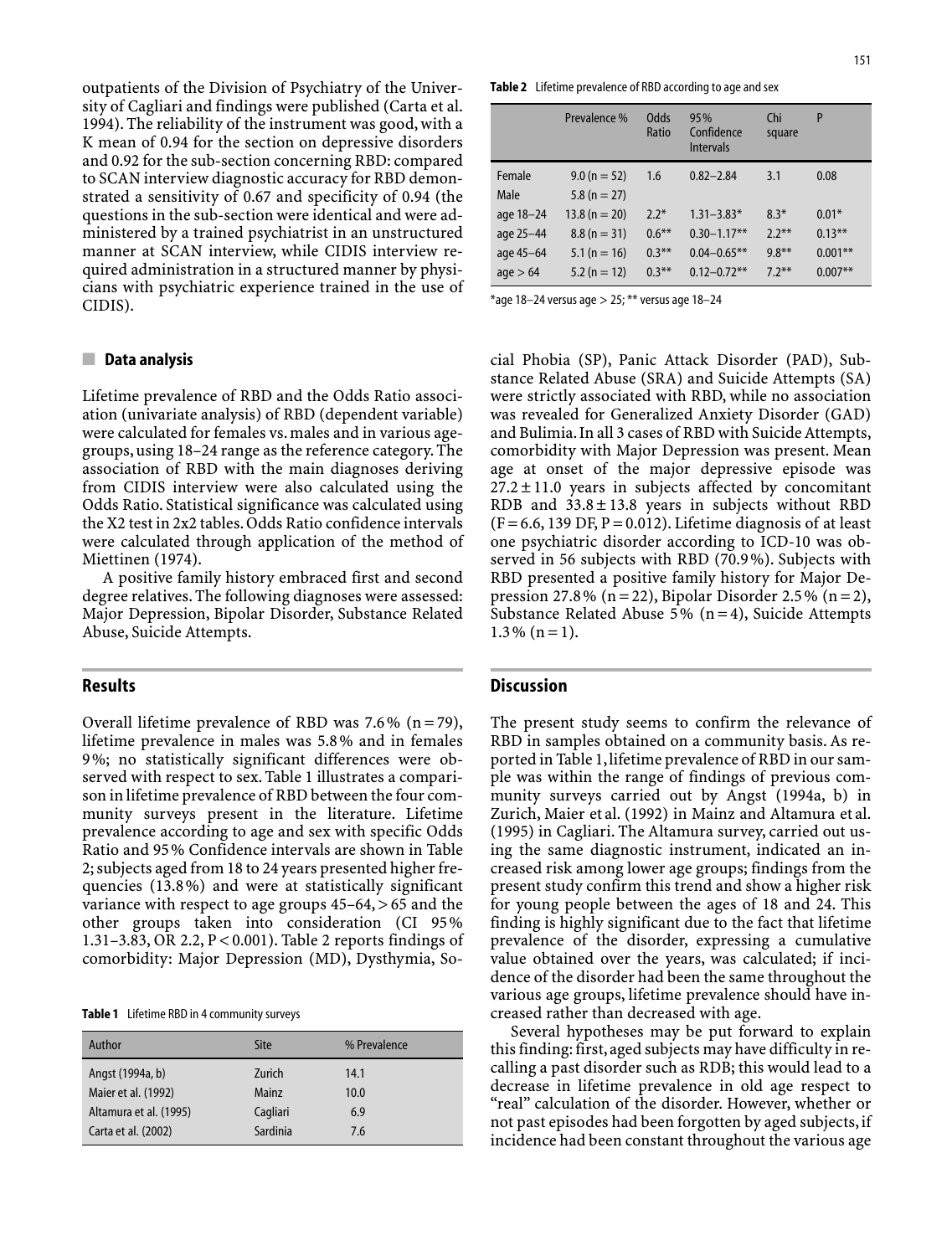Table 3 Comorbidity between RBD, other ICD-10 (WHO, 1992) psychiatric diagnosis, substance related abuse and suicide attempts

| <b>Diagnosis</b> | % Lifetime<br>prevalence<br>in subjects<br>with RBD (n)<br>$% = n/79$ | % Lifetime<br>prevalence<br>in all sample (n) | Odds<br>Ratio | 95%<br>Confidence<br>intervals | P      | Chi<br>Square |
|------------------|-----------------------------------------------------------------------|-----------------------------------------------|---------------|--------------------------------|--------|---------------|
| <b>MD</b>        | 44.3 (35)                                                             | 13.5 (140)                                    | 6.5           | 4.14/10.18                     | 0.0001 | 66.9          |
| Dysthymia        | 11.3(9)                                                               | 4.3(45)                                       | 3.3           | 1.48/7.34                      | 0.003  | 8.5           |
| <b>SP</b>        | 7.5(6)                                                                | 2.2(23)                                       | 4.6           | 1.70/12.40                     | 0.003  | 8.9           |
| GAD              | 13.9(11)                                                              | 11.3(118)                                     | 1.3           | 0.50/3.36                      | 0.571  | 0.3           |
| PAD              | 8.8(7)                                                                | 2.8(30)                                       | 4.0           | 1.60/9.98                      | 0.003  | 8.7           |
| <b>Bulimia</b>   | 1.3(1)                                                                | 0.5(5)                                        | 3.1           | 0.02/476.3                     | 0.839  | 3.1           |
| <b>SRA</b>       | 5.0(4)                                                                | 1.0(11)                                       | 7.3           | 2.04/26.05                     | 0.002  | 9.3           |
| <b>SA</b>        | 3.7(3)                                                                | 1.0(10)                                       | 5.4           | 1.14/25.48                     | 0.032  | 4.6           |

MD Major Depression; SP Social Phobia; GAD Generalized Anxiety Disorder; PAD Panic Attack Disorder; SRD Substance Related Abuse; SA Suicide Attempts

groups, no increase of prevalence would have been observed among young people. A more plausible interpretation may be that such a finding is the result of an effectively higher risk of RDB among the young, or even suggest a recent increase of RDB in young people.

The latter hypothesis is in agreement with the recently demonstrated time trend illustrating an increase in depressive disorders, together with the progressive decrease of age of onset of depressive disorders reported in recent epidemiological studies (Horwath and Weissman 1995). Accordingly, the trend revealed by transversal studies was investigated to determine whether it was due to an actual cohort effect or was the result of confounding factors such as response-biased memory and the use of diagnostic assessment procedures insufficiently adapted for identifying clinically relevant symptoms of depression in the elderly not meeting the criteria for major depression (Wittchen 1993). An accurate analysis of time trends obtained in various studies led to the identification of an actual recall bias and to the conclusion that true lifetime prevalence is much higher than estimated by cross-sectional surveys (Simon et al. 1995). However, the increase observed in depression among adolescents born after the second world war is considerable and the presence of recall bias cannot suffice to justify a phenomenon of this capacity (Kessler and Walters 1998; Hasin and Link 1988). Moreover, the trend has been partially confirmed in several studies repeated at a later date (Horwath and Weissman 1995).

The present study is characterized by the lack of presence of a gender effect with no statistically significant differences between males and females. This finding may simply be due to the low power of the study.

It should also be considered that the onset is earlier in comorbid than in pure MD. Several studies maintain that the recently demonstrated increase of depression in young adults may only apply to depression secondary to anxiety disorders while the prevalence of pure and primary depression has remained unchanged (Kessler and Walters 1998). In our study, however, RBD was associated with SP and PAD but not with GAD. It should also

be underlined that an inverse relationship was illustrated between age at onset of major depression and risk of depression in first degree relatives (Weissman et al. 1984). Likewise, a vast Japanese study demonstrated a decrease in age at onset in youngsters from two families at high risk for unipolar disorders and for uni- and bipolar disorders, respectively (Ohara et al. 1998). The early onset of depressive disorders would seem therefore to be associated mainly to familial forms of mood disorders, which our findings indicate as being the category of disorders to which RBD belongs.

On the basis of the profile of comorbidity and degree of familiarity demonstrated in the present study and confirmed by previous research performed by Montgomery et al. (1989),Angst (1994a, b),Angst and Dobler-Mikola (1994), RBD would appear to meet requirements for collocation in the spectrum of mood disorders. This recurrent disorder does not seem to act merely as a marker of severity of depressive disorders (suicide attempts appear to be more frequent among patients with comorbid disorders) but rather may represent a specific means of expression of depression in young people.

It is generally acknowledged that the diagnosis of mood disorders in adolescents is rather problematical; this difficulty has at times been associated to an increased risk of suicide and substance abuse in young people. Although the latter would appear to be the more plausible possibility, both conditions have revealed a close association with RBD. Additional research studies should therefore be carried out in order to further investigate implications of Recurrent Brief Depression.

#### References

- 1. Altamura AC, Carta MG, Carpiniello B, Piras A, Maccio MV, Marcia L (1995) Lifetime prevalence of brief recurrent depression (results from a community survey). Eur Neuropsychopharmacol 5:99–102
- 2. American Psychiatric Association (1994) Diagnostic and statistical manual of mental disorders. 4th Edition (DSM-IV). American Psychiatric Association, Washington, DC